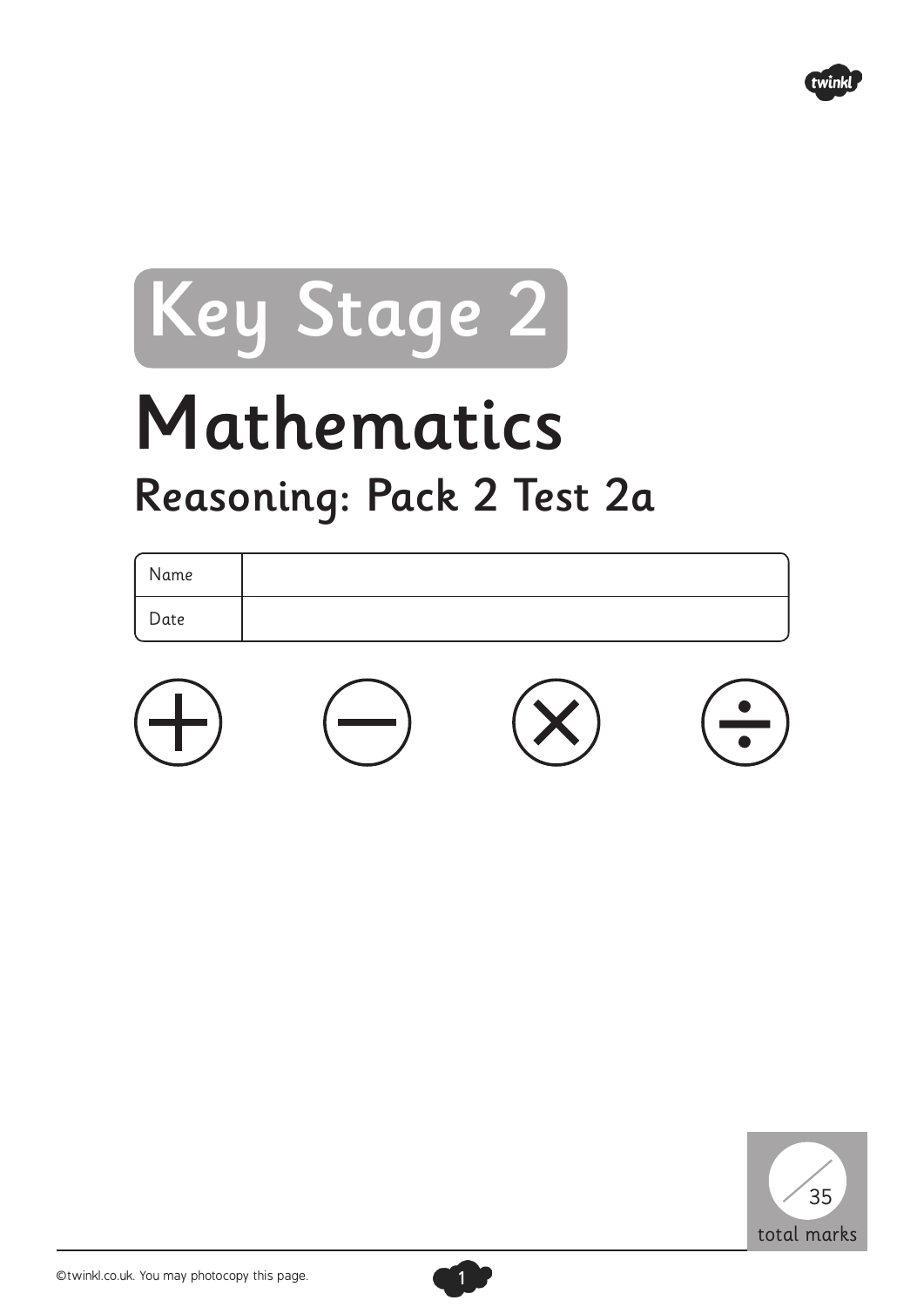### **Key Stage 2 Maths Reasoning: Pack 2 Test 2a**

1. Continue these sequences:

| 210 | 280                             | 350 |  |  |
|-----|---------------------------------|-----|--|--|
| 6.3 | ¬ ⌒<br>$\overline{\phantom{a}}$ | 8.1 |  |  |

#### 2.

a) List all the prime numbers between 30 and 60:

b) Write all the prime factors of 20:

3. What can be added to 0.981 to make 1?

Answer:

2

1 mark

2 marks

total marks ้วุ⊏

twinkl

1 mark

1 mark

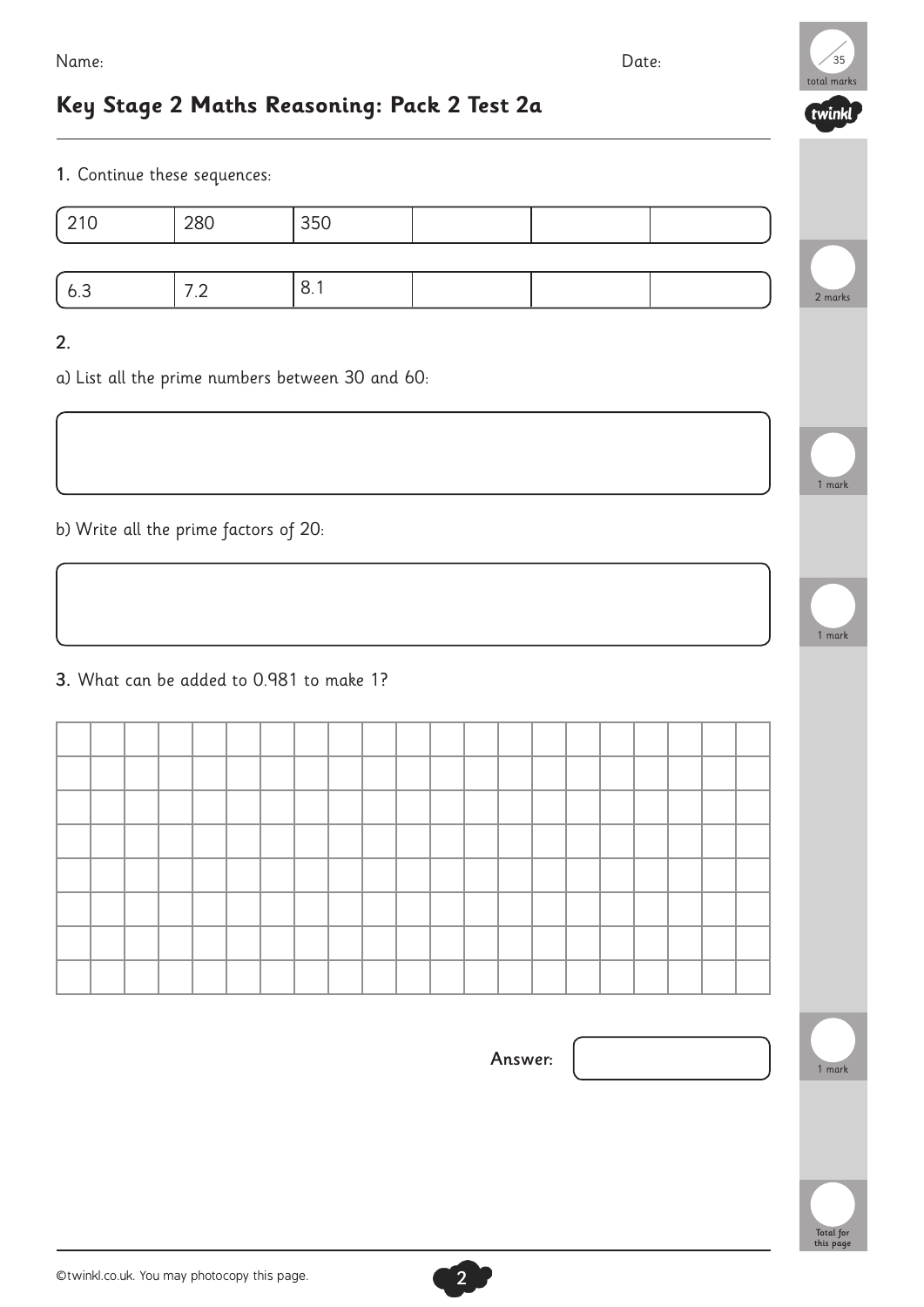a) How much liquid is there in each jug?



5. Write the number 117 906 in words:

6. What number do these Roman numerals represent?

**DCCLXIX** 

Answer:

Answer:



1 mark

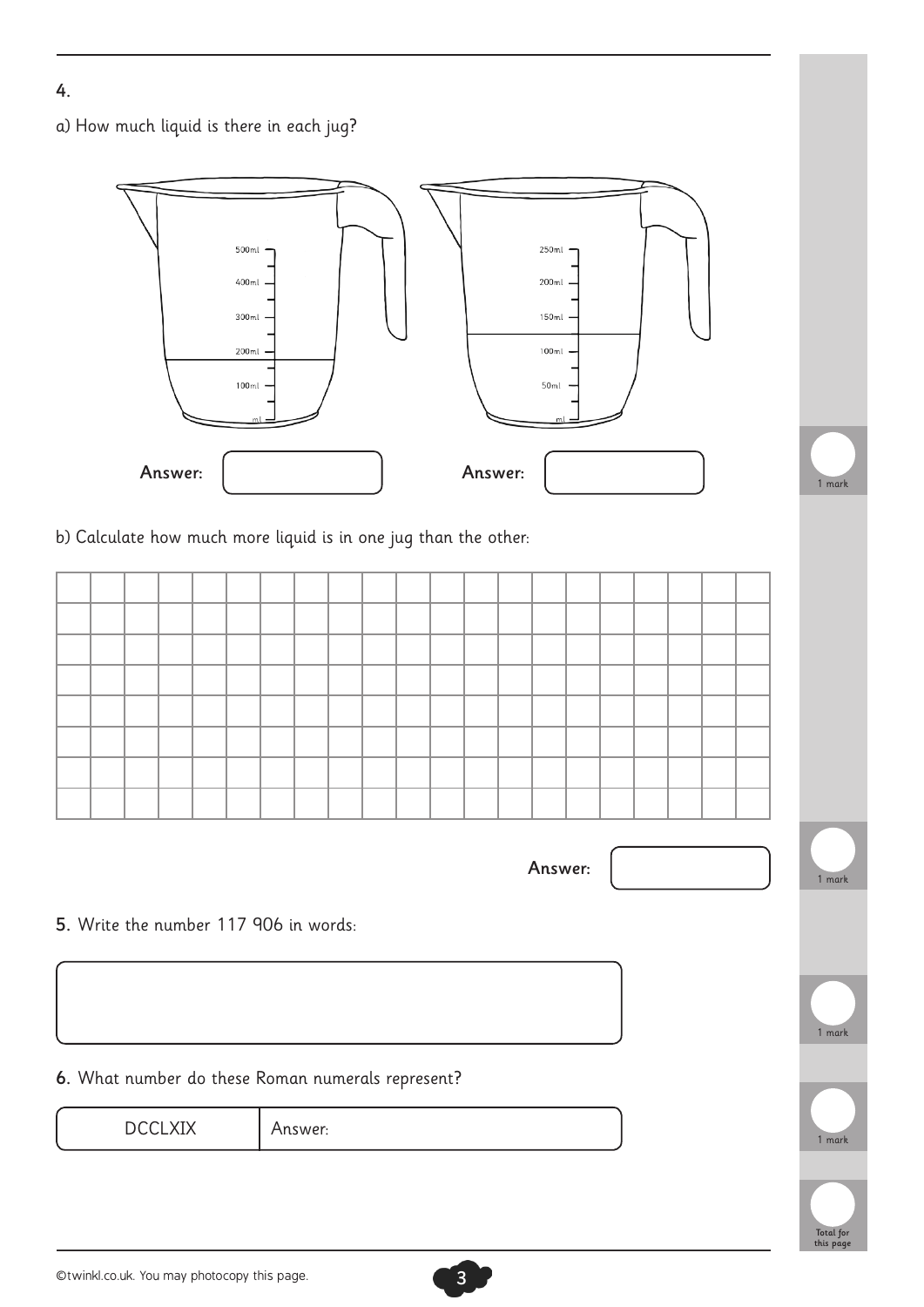7. Which digit represents the number of thousands in the following number?

468 327 Answer:

**8.** Complete this calculation:  $0.64 \times \begin{bmatrix} 1 & 1 \end{bmatrix} = 640$ 

9. Complete these mathematical statements using the following symbols:

|               | $<$ or $>$ or $=$ |                           |
|---------------|-------------------|---------------------------|
|               |                   | 12                        |
| $\frac{3}{5}$ |                   | $\frac{13}{20}$           |
| ্ব            |                   | $\frac{2}{2}$<br>$\Omega$ |







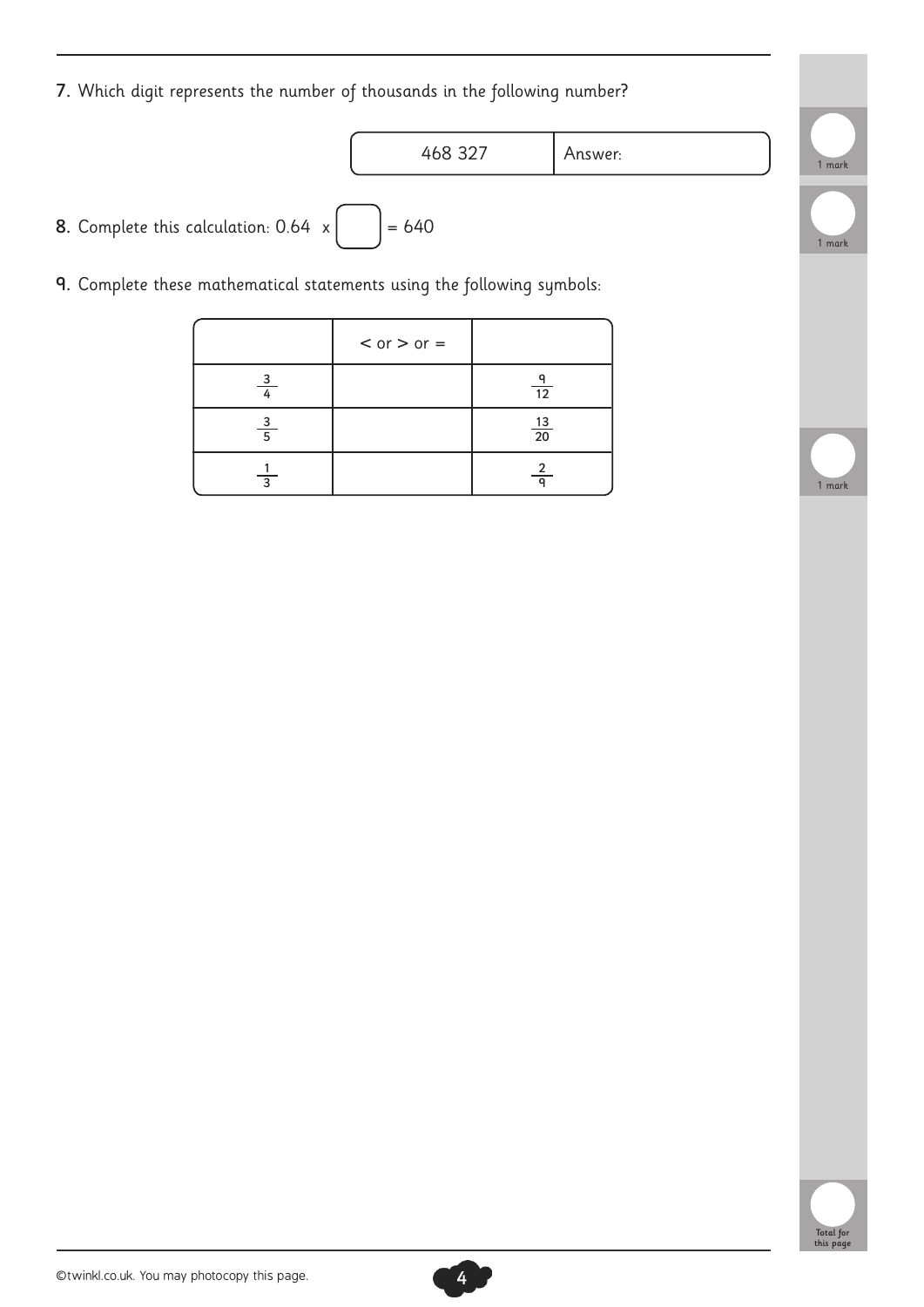10. Some children researched the different ways a group of children travelled to school on one day. Here is a table and bar chart showing the results:

| Transport      | Tally                        | Total |
|----------------|------------------------------|-------|
| Walk           | <u>ЖИНИ ЖИНИ ЖИНИ ЖИНИ М</u> | 57    |
| <b>Bus</b>     | ЖЖЖШ                         | 18    |
| Car            |                              |       |
| <b>Tram</b>    |                              | 4     |
| <b>Bicycle</b> | <u>Ж Ж Ж</u>                 | 16    |



Complete the tally chart and bar graph to show the results.

## 2 marks



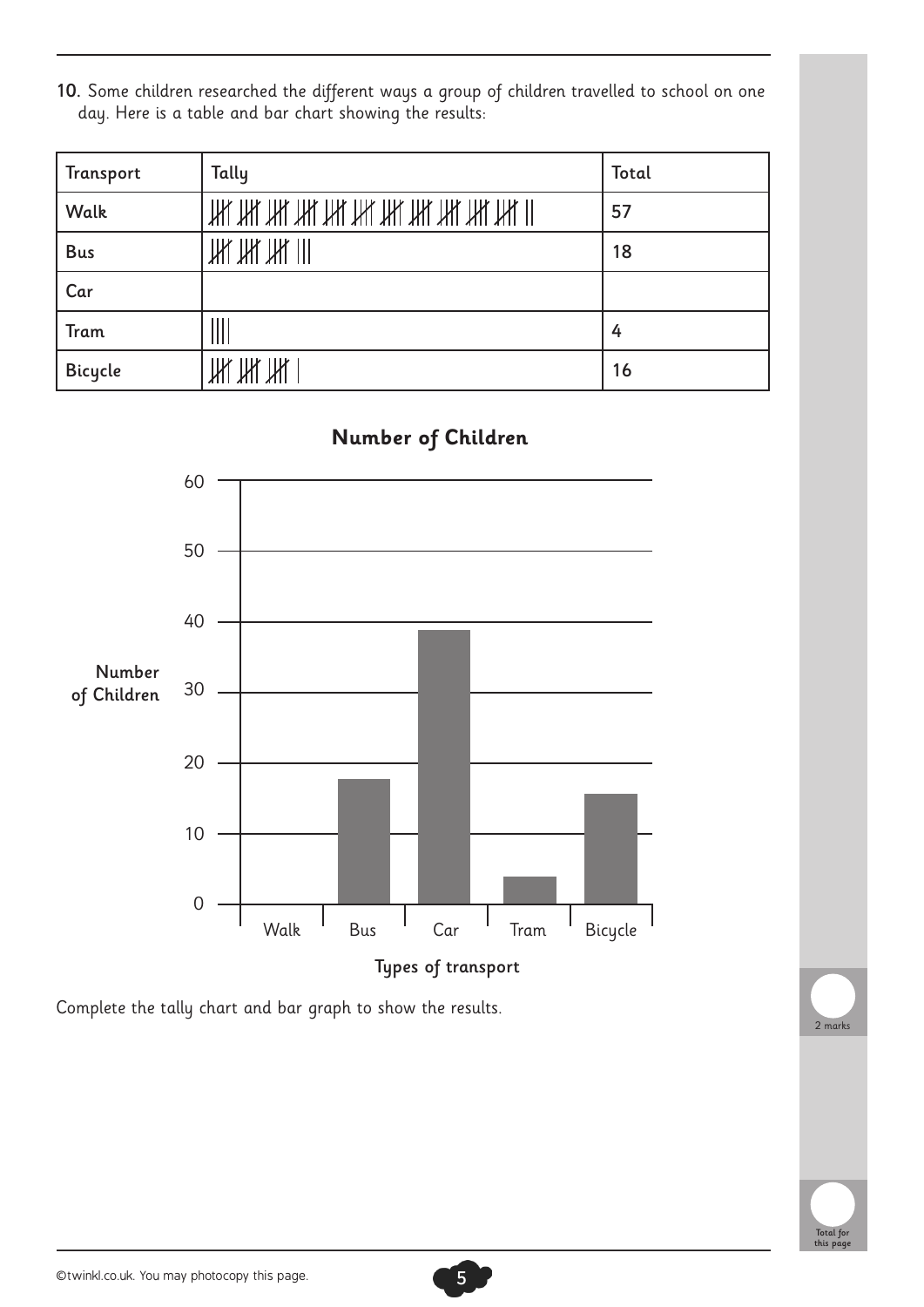11. Use the clocks below to show the time. a) Write the time on the analogue clock onto the digital clock: mark b) Draw the time on the digital clock onto the analogue clock face: 12  $20:47$ 1 mark 12. Here is a set of quadrilaterals: Rhombus Trapezium Rectangle Parallelogram Square Write the name of each shape in the correct space of this Venn diagram: Opposite sides All sides are the are parallel same length 2 marks Total for this page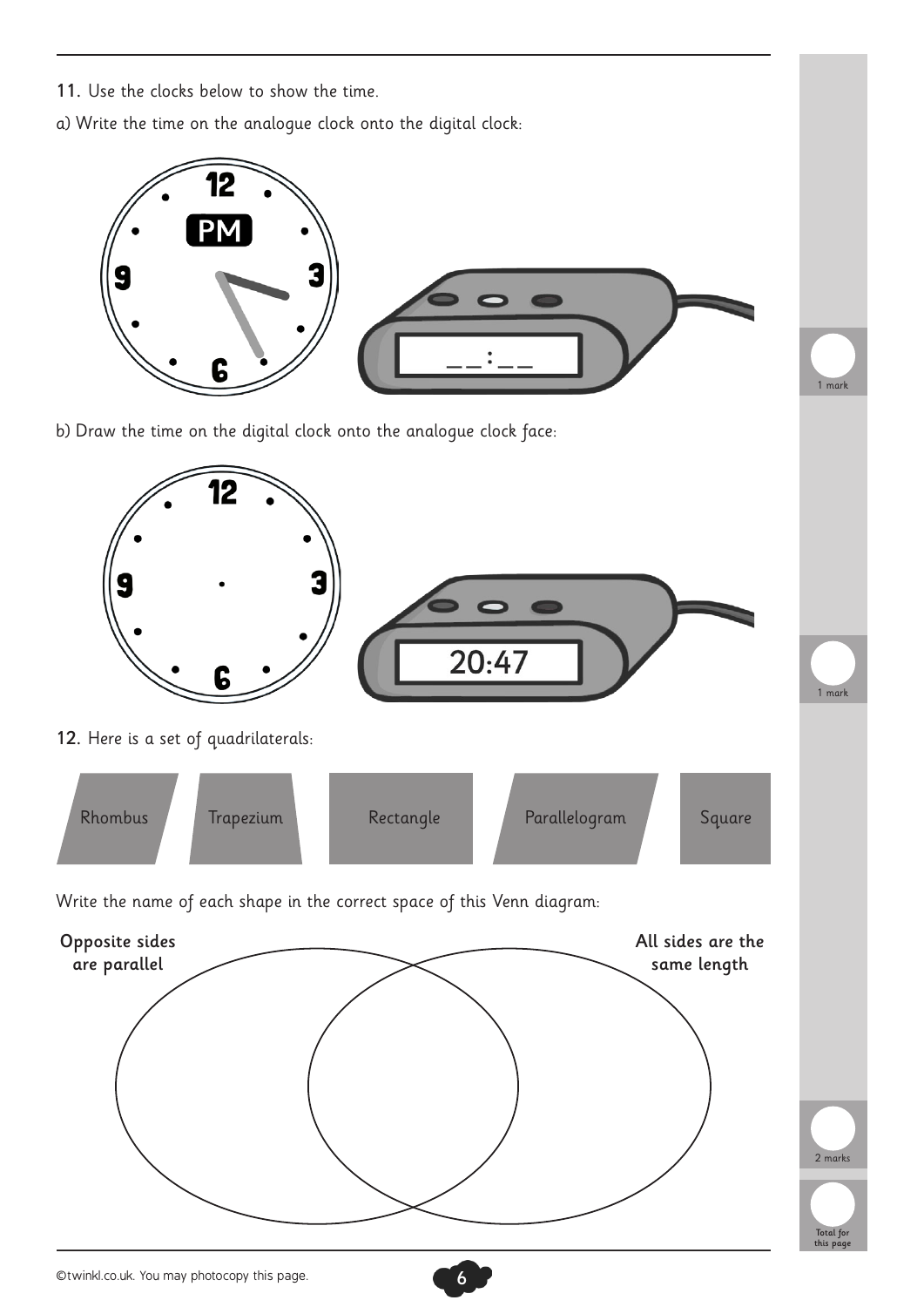13. Here is a shape drawn on a coordinate grid:



a) Reflect the shape across the Y axis and then reflect the new shape across the X axis, drawing the two new shapes.

b) Write the coordinates of point A on the new shapes:





2 marks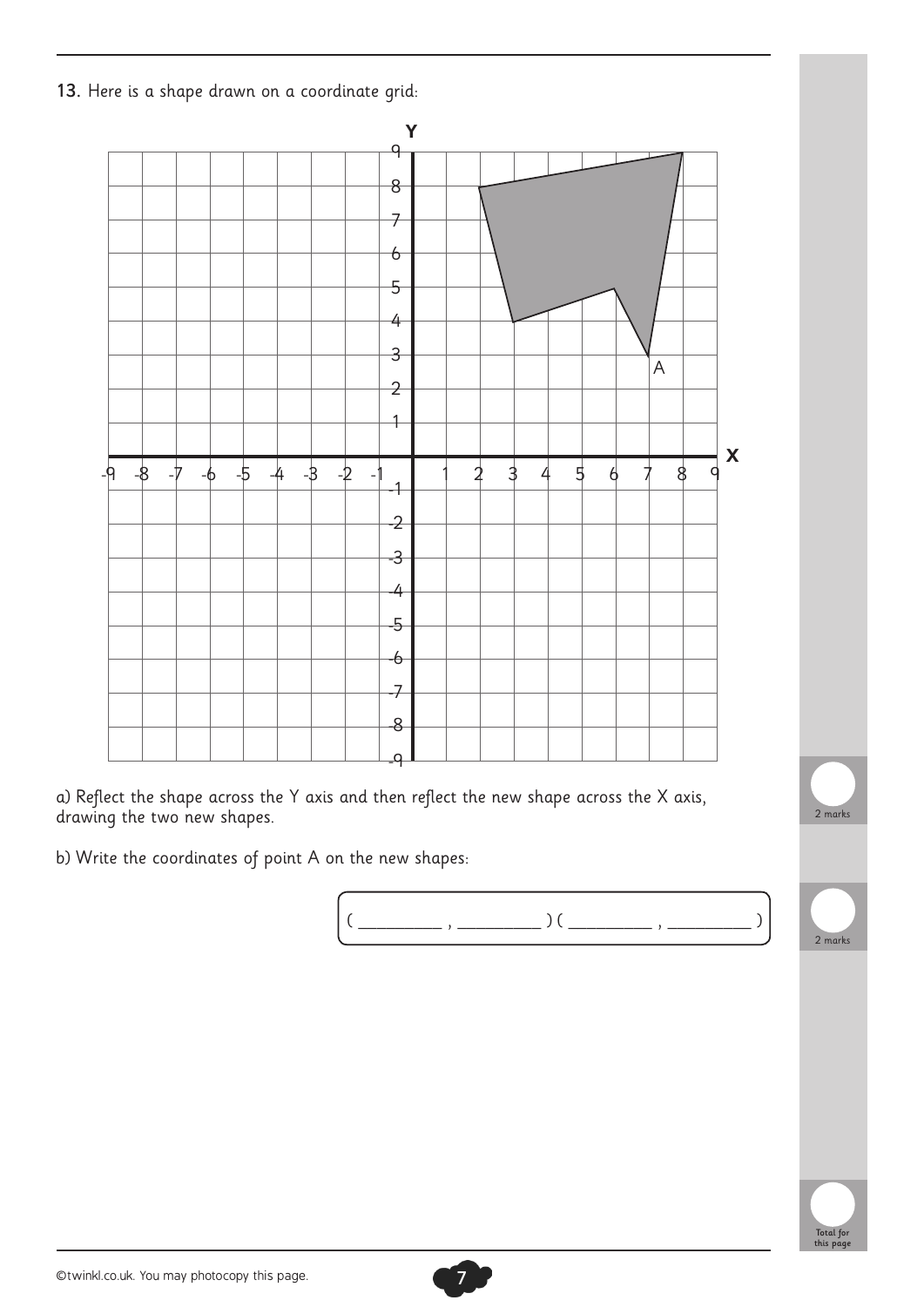14. Here is a timetable for a Year 6 class:

|           | $0850 -$<br>0910                     | $0910 -$<br>1010 | $1010 -$<br>1030            | $1030 -$<br>1045 | $1045 -$<br>1115 | $1115 -$<br>1230 | $1230 -$<br>1315 | $1315 -$<br>1400 | $1400 -$<br>1445 | $1445 -$<br>1515 |
|-----------|--------------------------------------|------------------|-----------------------------|------------------|------------------|------------------|------------------|------------------|------------------|------------------|
| Monday    |                                      |                  | Assembly                    |                  | SGAP             |                  |                  | Topic            | Story            |                  |
| Tuesday   |                                      |                  | Class<br>assembly           |                  | Reading          |                  |                  |                  | Science          |                  |
| Wednesday | Registration<br>and Blue<br>Pen work | Literacy         | KS <sub>2</sub><br>assembly | <b>Break</b>     | SGAP             | Maths            | Lunch            |                  | <b>PE</b>        | Story            |
| Thursday  |                                      |                  | Singing                     |                  | Reading          |                  |                  | Spanish          | <b>RE</b>        |                  |
| Friday    |                                      |                  | Celebration<br>assembly     |                  | SGAP             |                  |                  | Music            | Art              |                  |

a) What is the total time spent on maths according to the timetable?



Hours:

Minutes:

b) There are 38 Spanish lessons in the year. How many hours are spent learning Spanish in the year?



1 mark

Total for this page

Answer: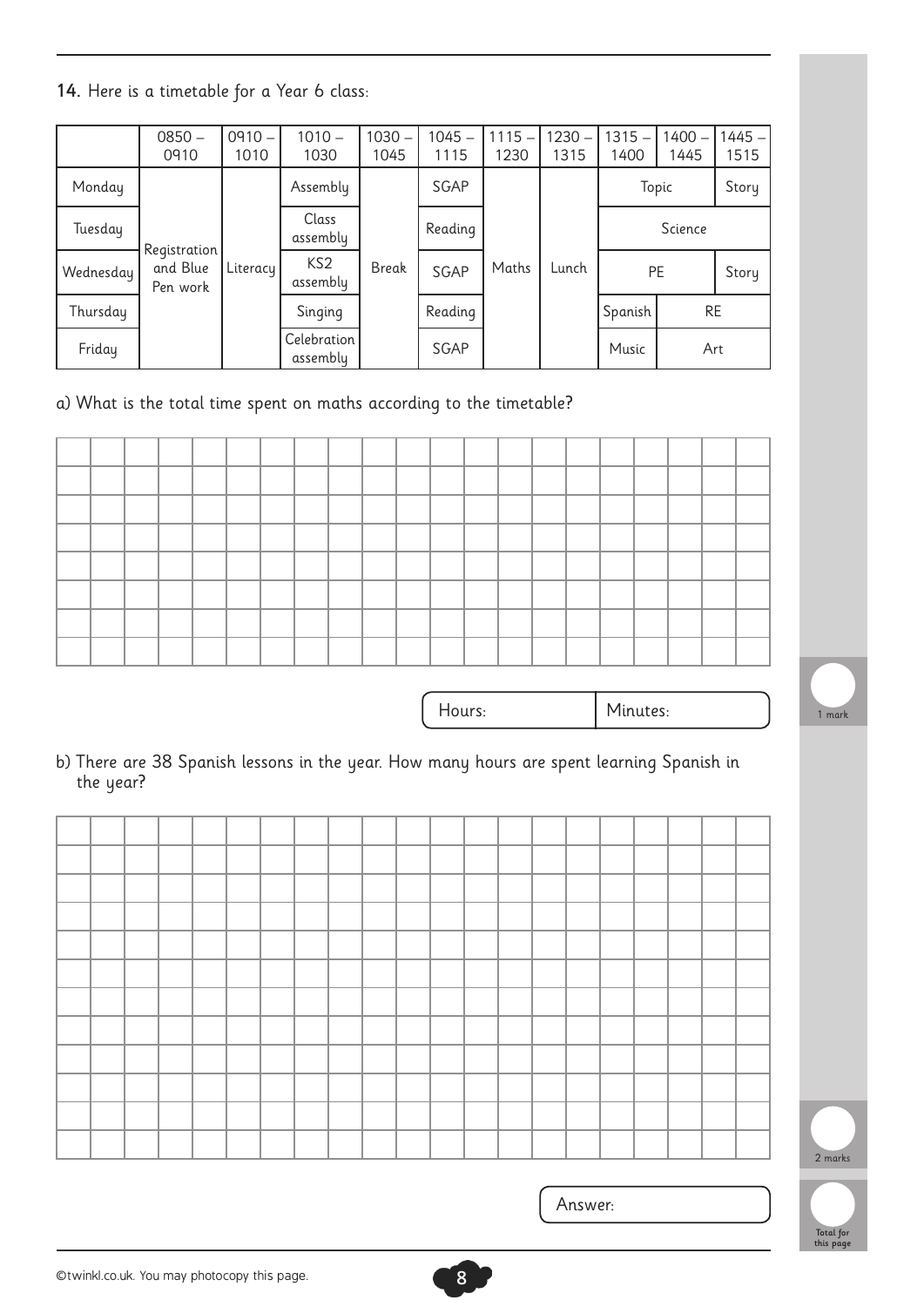15.Here are some digit cards.



Use each of these digit cards once to complete this long multiplication calculation:



Use the space below to show your working. You may get marks for your ideas:





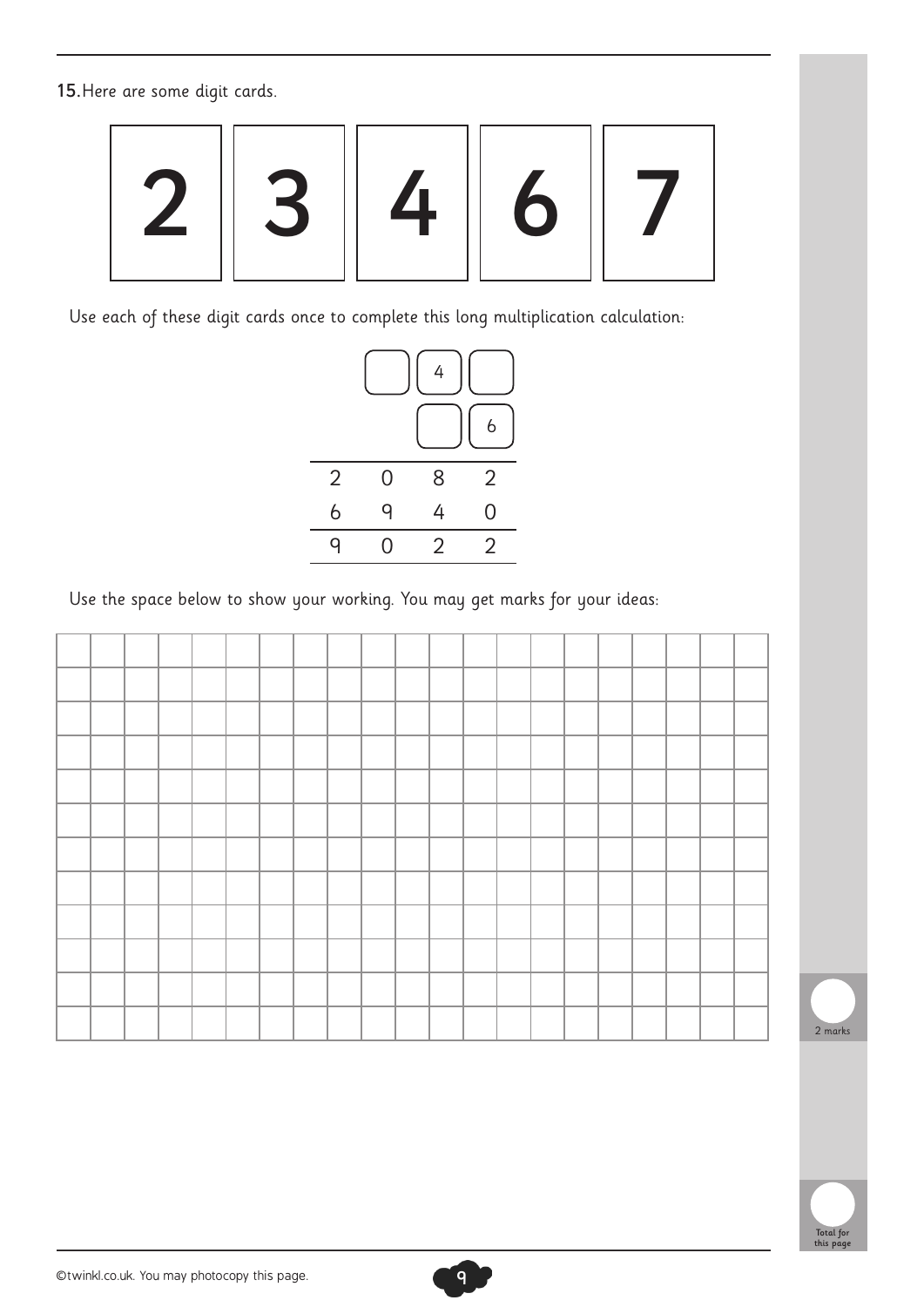16. Draw an isosceles triangle with 2 sides of length 65mm where the angle between these 2 equal sides is 52°:

2 marks

17. Thomas, Janaid and Sara received a total of £75 for their hard work. Thomas received £8 less than Sara but £5 more than Janaid. How much did they each receive?

Thomas:  $\vert$  Janaid:

| ×<br>I | ۰.<br>۰,<br>× | ٠<br>×<br>. .<br>× | I |
|--------|---------------|--------------------|---|
|        |               |                    |   |



Sara: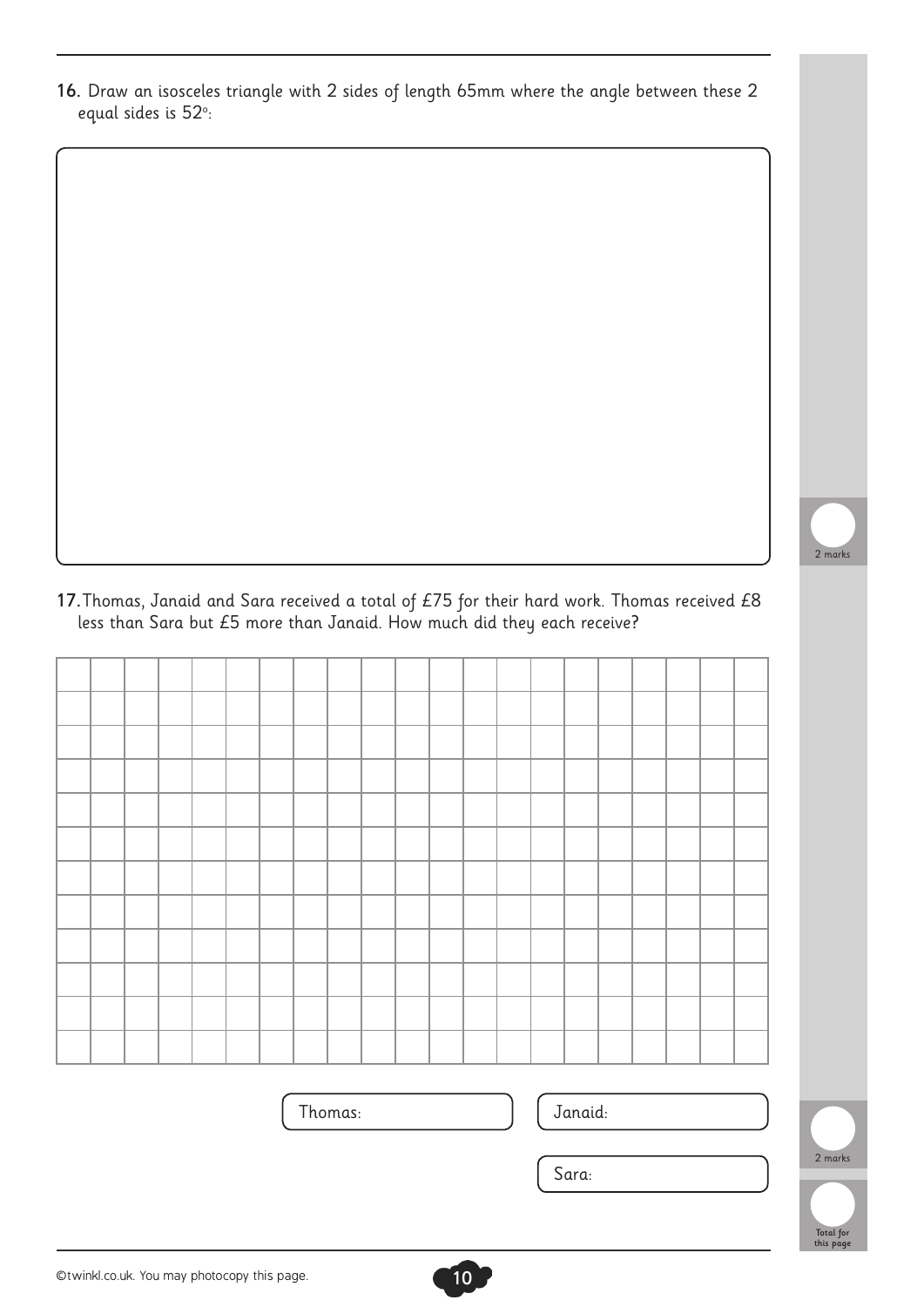#### 18.

### a) For the equation  $6a - 2b = 24$ , calculate possible values for a and b:



 $m =$  $n =$ 



1 mark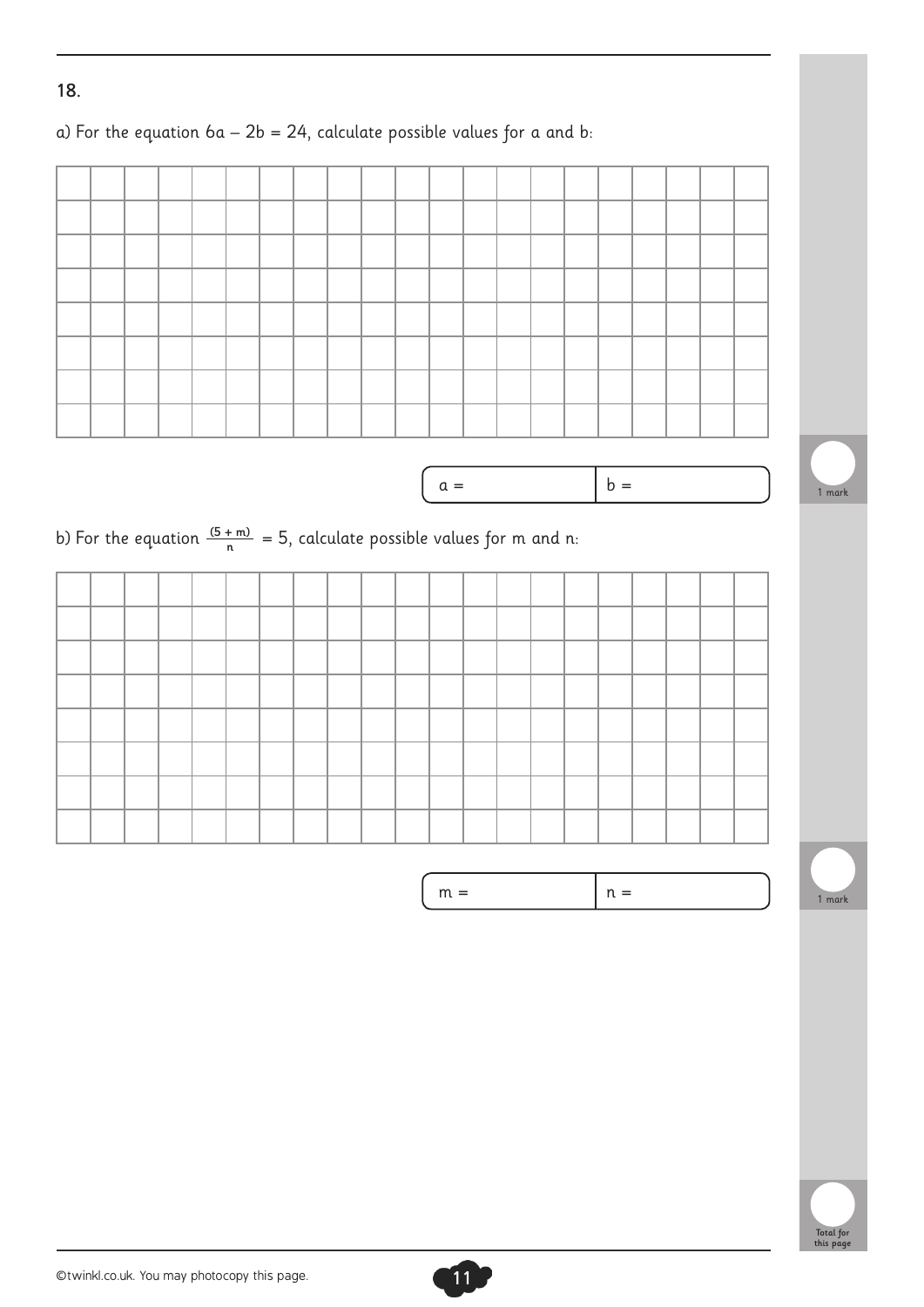19. Alfie is going to France for a holiday. He wants to take £58 in euros. The exchange rate is £1 = €1.30. Calculate, to the nearest euro, how many euros he will be able to buy with £58



Answer:



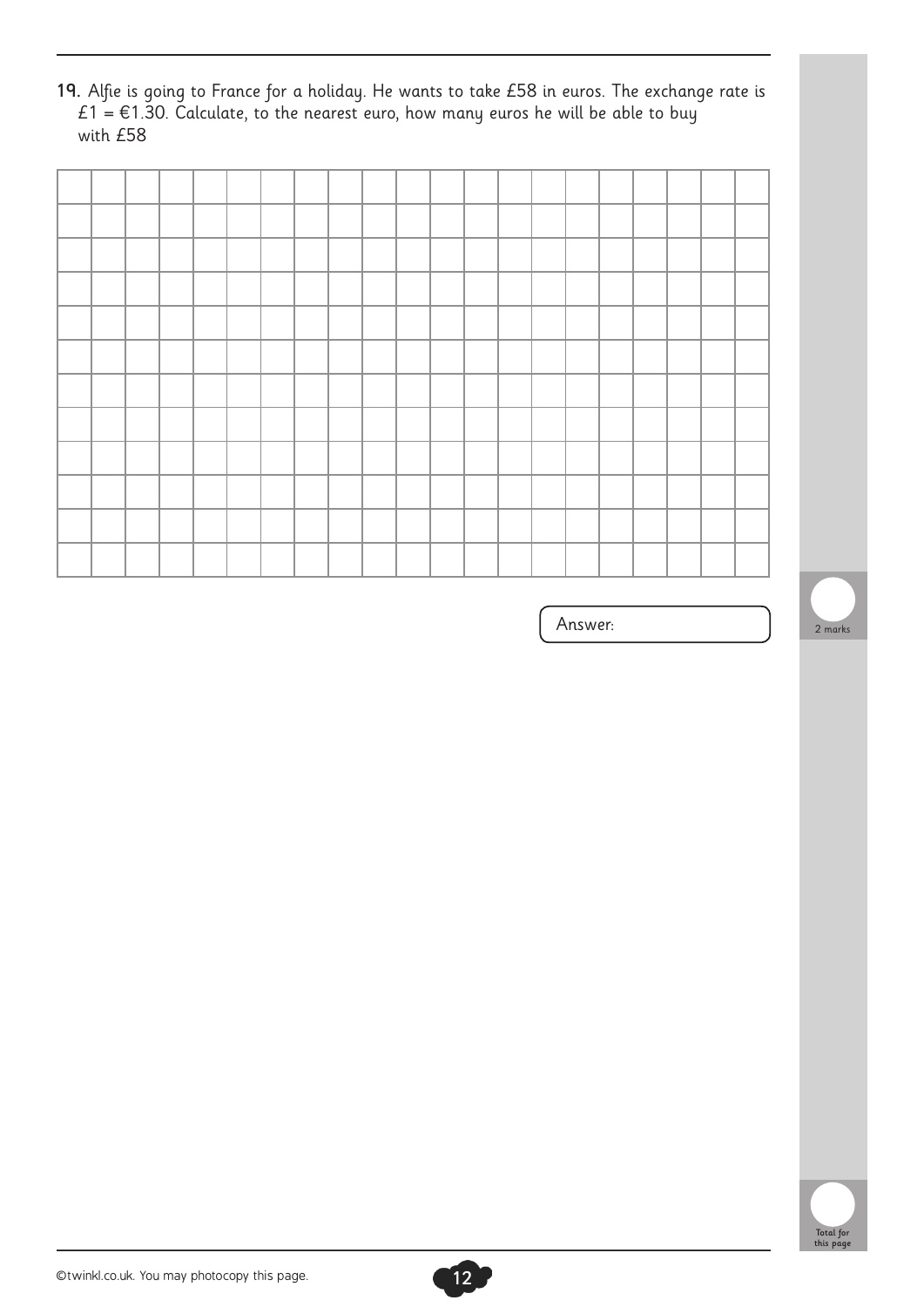

| question       | answer                                                      | marks        | notes                                                  |
|----------------|-------------------------------------------------------------|--------------|--------------------------------------------------------|
| $\mathbf{1}$ . |                                                             |              |                                                        |
|                | 420, 490, 560                                               | $\mathbf{1}$ | 1 mark for all numbers correct.                        |
|                | 9, 9.9, 10.8                                                | 1            | Allow 9.0. 1 mark for all numbers correct.             |
| 2.             |                                                             |              |                                                        |
| a              | 31, 37, 41, 43, 47, 53, 59                                  | $\mathbf{1}$ | 1 mark for all.                                        |
| $\mathsf b$    | $2$ and $5$                                                 | $\mathbf{1}$ | 1 mark for both (allow 2, 2, and 5 as<br>$2x2x5=20$ ). |
| 3.             |                                                             |              |                                                        |
|                | 0.019                                                       | $\mathbf{1}$ |                                                        |
| 4.             |                                                             |              |                                                        |
| a              | 175ml, 125ml                                                | 1            |                                                        |
| $\mathsf b$    | 50ml                                                        | $\mathbf{1}$ |                                                        |
| 5.             |                                                             |              |                                                        |
|                | One hundred and seventeen thousand,<br>nine hundred and six | $\mathbf{1}$ |                                                        |
| 6.             |                                                             |              |                                                        |
|                | 769                                                         | $\mathbf{1}$ |                                                        |
| 7.             |                                                             |              |                                                        |
|                | 8                                                           | $\mathbf{1}$ |                                                        |
| 8.             |                                                             |              |                                                        |
|                | 1000                                                        | $\mathbf{1}$ |                                                        |
| 9.             |                                                             |              |                                                        |
|                | $3/4 = 9/12$<br>3/5 < 13/20<br>1/3 > 2/9                    | 1            | 1 mark for all correct.                                |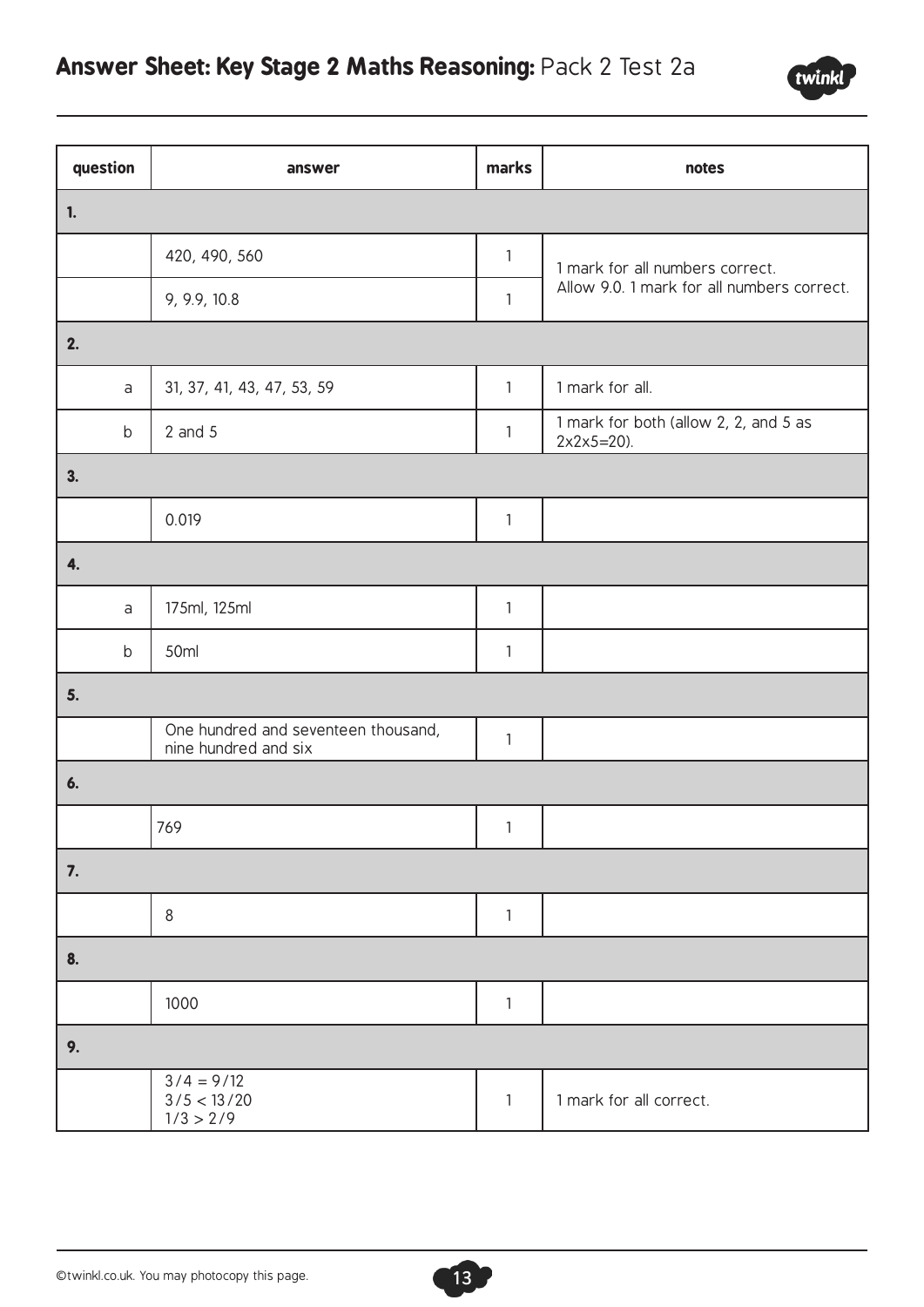

| question    | answer                                                                                                                                                                                                                                                                                                                               | marks          | notes                                                                                                                                                                                                                 |
|-------------|--------------------------------------------------------------------------------------------------------------------------------------------------------------------------------------------------------------------------------------------------------------------------------------------------------------------------------------|----------------|-----------------------------------------------------------------------------------------------------------------------------------------------------------------------------------------------------------------------|
| 10.         |                                                                                                                                                                                                                                                                                                                                      |                |                                                                                                                                                                                                                       |
|             | Tally showing 39<br><u>ЖИНИ ЖИНИ ЖИШ</u><br>Bar showing 57                                                                                                                                                                                                                                                                           | $\overline{2}$ | 1 mark for correct tally and total, and 1<br>mark for correct bar graph/chart.<br>Allow 38 with tally for 38.<br>Allow an answer clearly more than half<br>way between 50 and not too close to 60<br>$(e.g. 56 - 58)$ |
| 11.         |                                                                                                                                                                                                                                                                                                                                      |                |                                                                                                                                                                                                                       |
| a           | 15:25                                                                                                                                                                                                                                                                                                                                | 1              |                                                                                                                                                                                                                       |
| $\mathsf b$ |                                                                                                                                                                                                                                                                                                                                      | $\mathbf{1}$   | Ensure hands are clearly different size.                                                                                                                                                                              |
| 12.         |                                                                                                                                                                                                                                                                                                                                      |                |                                                                                                                                                                                                                       |
|             | Opposite sides<br>All sides are the<br>are parallel<br>same length<br>Square<br>Parallelogram<br>Rectangle<br>Rhombus<br>Trapezium                                                                                                                                                                                                   | $\overline{2}$ | 2 marks for all correct.<br>1 mark for 3 or 4 correct.                                                                                                                                                                |
| 13.         |                                                                                                                                                                                                                                                                                                                                      |                |                                                                                                                                                                                                                       |
| a           | Y<br>8<br>$\ddot{\phantom{0}}$<br>-5<br>4<br>$\overline{\mathbf{3}}$<br>Α<br>$\overline{2}$<br>$3 \quad 4$<br>$\overline{5}$<br>6 <sub>7</sub><br>$\overline{8}$<br>$-9 - 8$<br>$-7$ $-6$ $-5$ $-4$ $-3$ $-2$<br>$\overline{2}$<br>$-1$<br>$-2$<br>$-3$<br>-4<br>$-5$<br>$\overline{\phantom{a}}$<br>$-7$<br>$\overline{\mathbf{8}}$ | $\overline{2}$ | 2 marks for shape correctly reflected<br>twice.<br>1 mark for 1 correct reflection, including 1<br>mark for correctly reflecting an incorrect<br>first reflection.                                                    |
| $\mathsf b$ | $(-7,3)$ and $(-7, -3)$                                                                                                                                                                                                                                                                                                              | $\overline{2}$ | 2 marks for correctly writing the<br>coordinates of the shapes drawn in 13a (in<br>any order).<br>1 mark for 1 correct answer.                                                                                        |